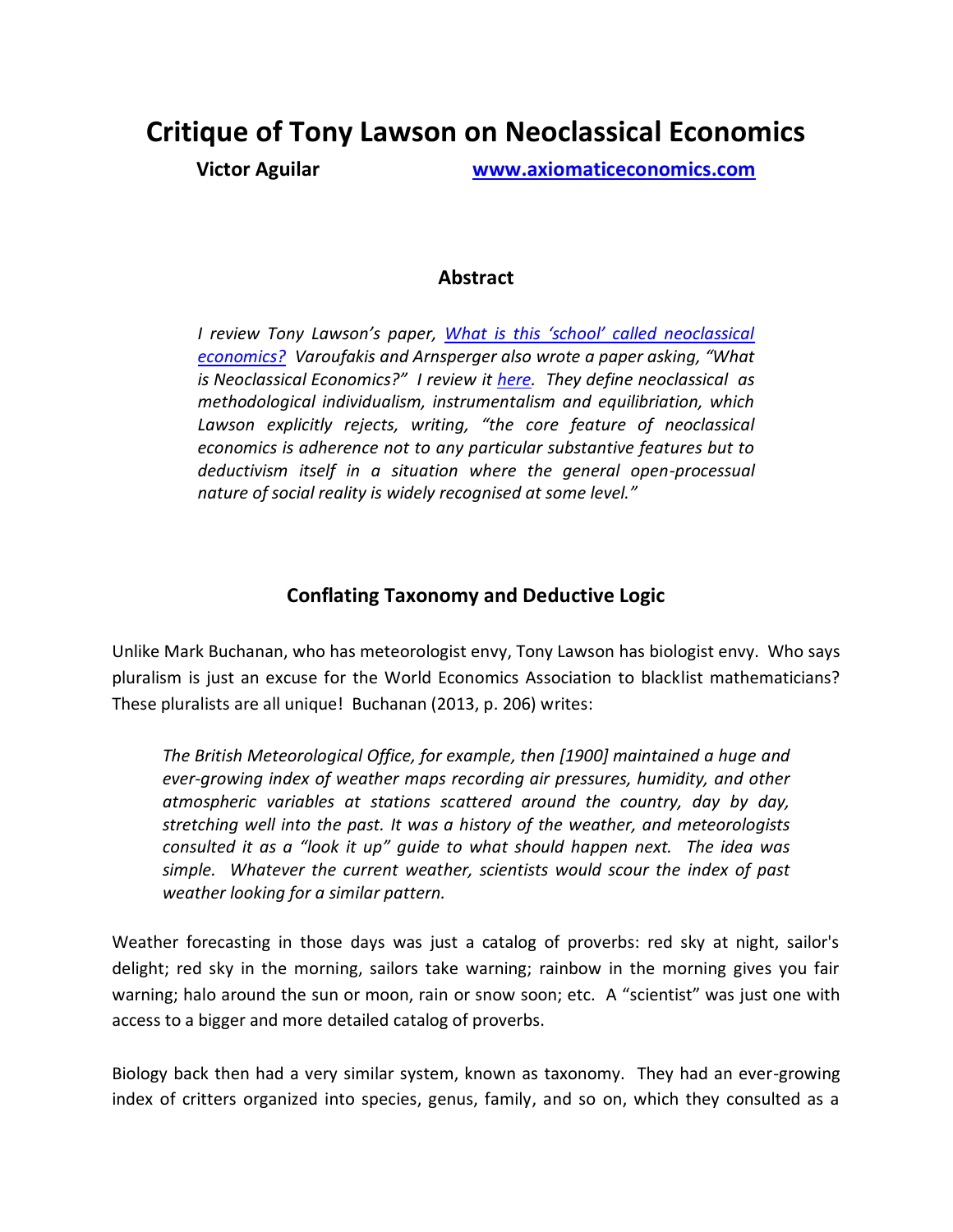"look it up" guide. The idea was simple. Whatever they knew about a recently spotted critter, scientists would scour the index of known critters looking for a similar pattern.

For example, if they caught a fleeting glimpse of a nocturnal predator with a bushy tail and other cat-like features, they would think, "Genus: Felis." Then, without having ever seen one being born or having looked at the underside of a female, they could state with some certainty that, because felines are placental mammals, these critters develop in their mother's placenta, are born live and then suckle from her teat. But the system was hardly fool-proof. If the critter is from the genus Dasyurus, then it is a marsupial.

The problem was that biologists had no explanation for *why* there were all these different types of plants and animals, in the same way that meteorologists had no explanation for *why* air pressure drops before a storm. They had seen roughly the same thing happen often enough in the past that they could – in a vague sort of way – predict that similar things might happen in the future. But taxonomy for its own sake – compiling look-it-up tables of things that one has no explanation for – is just empiricism. This is the behavior of hobbyists who are incapable of reading the literature – too much math – yet take voluminous notes on "experiments" that they are conducting. They feel that this activity alone qualifies them as scientists, in spite of the fact that real scientists who are familiar with the equations describing the phenomena have expressed no interest in looking through hobbyists' stacks of spiral notebooks.

Everything changed for biologists after the publication of "*The Origin of Species*," by Charles Darwin, in the same way that everything changed for meteorologists after the publication of "*Weather Prediction by Numerical Process*," by Lewis Fry Richardson. I discuss Richardson's work at length in my [review of Mark Buchanan](http://www3.unifr.ch/econophysics/sites/default/files/Review_Mark_Buchanan_Forecast_0.pdf), and I think we are all familiar with Darwin's work. So let us skip directly to the big mistake made by Lawson, Buchanan, and others associated with the World Economics Association.

### *Tony Lawson is conflating taxonomy and deductive logic!!!*

Like finding a car upside down in a tree, your efforts to rescue the driver are distracted only slightly by speculation on how in the world he managed to get himself into such a predicament. Taxonomy and deductive logic actually have nothing in common, as will be shown shortly.

First, let us list some quotations that make it clear that Lawson sees these two methods as being synonymous. Indeed, even when referring obliquely to taxonomy, Lawson does not neglect to put deductivist in parenthesis to remind us that it is supposedly a synonym; e.g.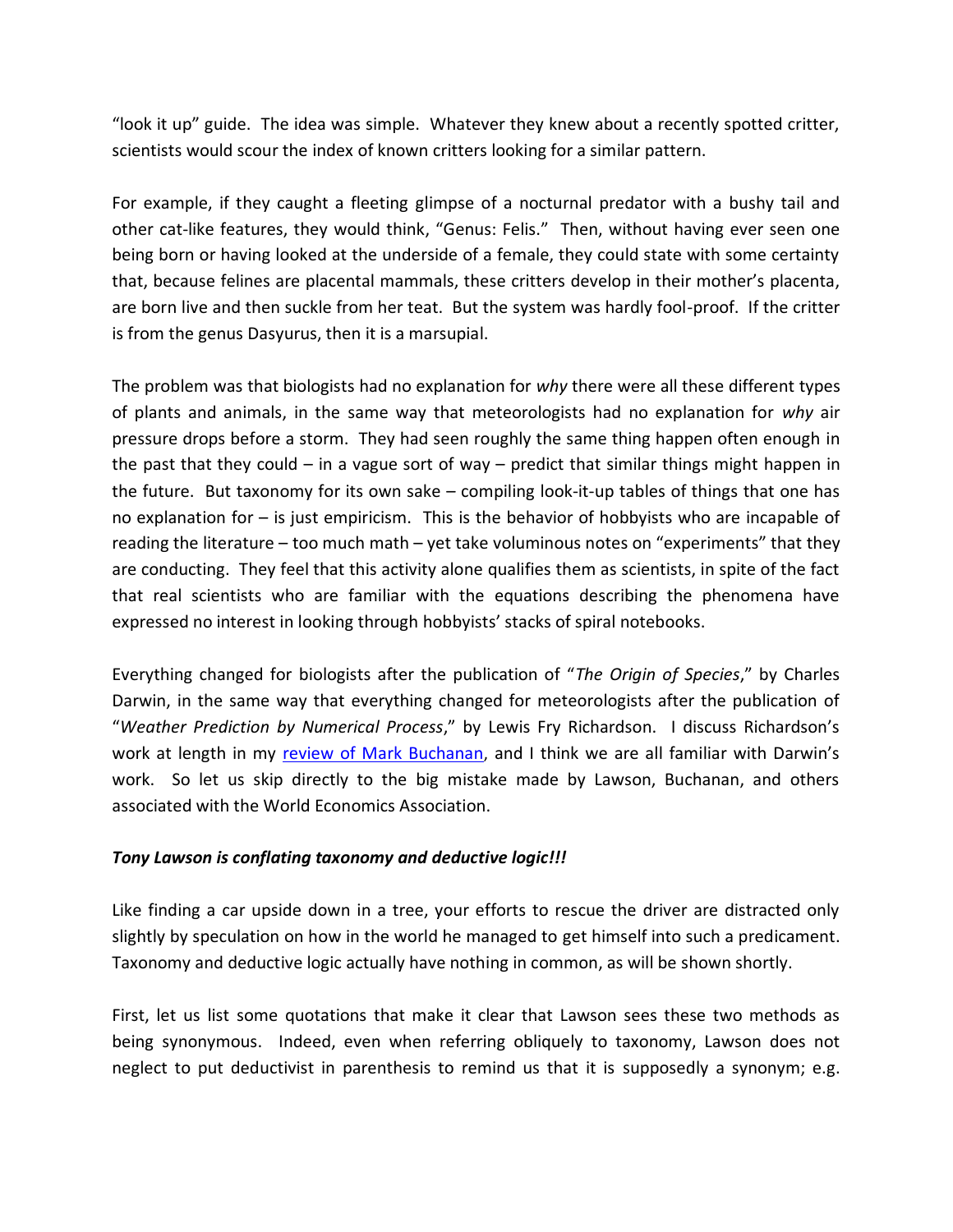lambasting "the overly taxonomic (deductivist) orientation to method (p. 972)" or yearning for the "demise of all overly taxonomic (including deductivist) approaches (p. 973)."

In the following quotations, note that Lawson uses the terms correlations, uniformities and event regularities to mean similarities in one's look-it-up table, like the predatory nocturnal behavior and bushy tail that might lead a taxonomist to conflate Dasyurus with Felis.

*"Deductivism is just the doctrine that all explanation be expressed in terms of 'laws' or 'uniformities' interpreted as (actual or 'hypothetical') correlations or event regularities." – p. 950*

*"Veblen's assessment of the later avowedly classical economists [J.S. Mill and Cairnes], then, is that their scientific preconceptions of normality took the form essentially of correlations or event regularities… This is a method of analysis, peculiar to these classical economists, that, according to Veblen, renders them a 'deductive school', and their science taxonomic." – p. 964*

*"As I noted earlier, deductivism is the term used to designate any explanatory reliance on methods that presuppose event correlations." – p. 971*

*"What Veblen could not foresee is that taxonomy in the form of deductivism specifically was later to acquire a new lease of life by way of unprecedented developments in the field of mathematics." – p. 973*

*"It is worth noting that Veblen was never oblivious to how a desire on the part of some to employ mathematical methods tended to preserve the taxonomic (specifically deductivist) emphasis." – p. 974*

*"Nor, as already noted, do I suggest that Veblen anticipated that taxonomic science would persist in economics in the form of mathematical deductivism." – p. 975*

*"There are clearly many currently who both adhere to taxonomic and specifically deductivist methods… deductivism today, the production of formulations couched in terms of event-level uniformities, is, to repeat once more, more pervasively bound up with the drive to mathematise the discipline." – p. 975*

*"I re-emphasise that deductivism entails reliance on correlations." – p. 976*

Also, observe that Tony Lawson makes frequent appeal to authority to support his own views. Antiquity does not give Veblen any more authority than that enjoyed by Lawson. Anyway, Veblen was not even an economist nor  $-$  in spite of his infatuation with Darwin  $-$  was he a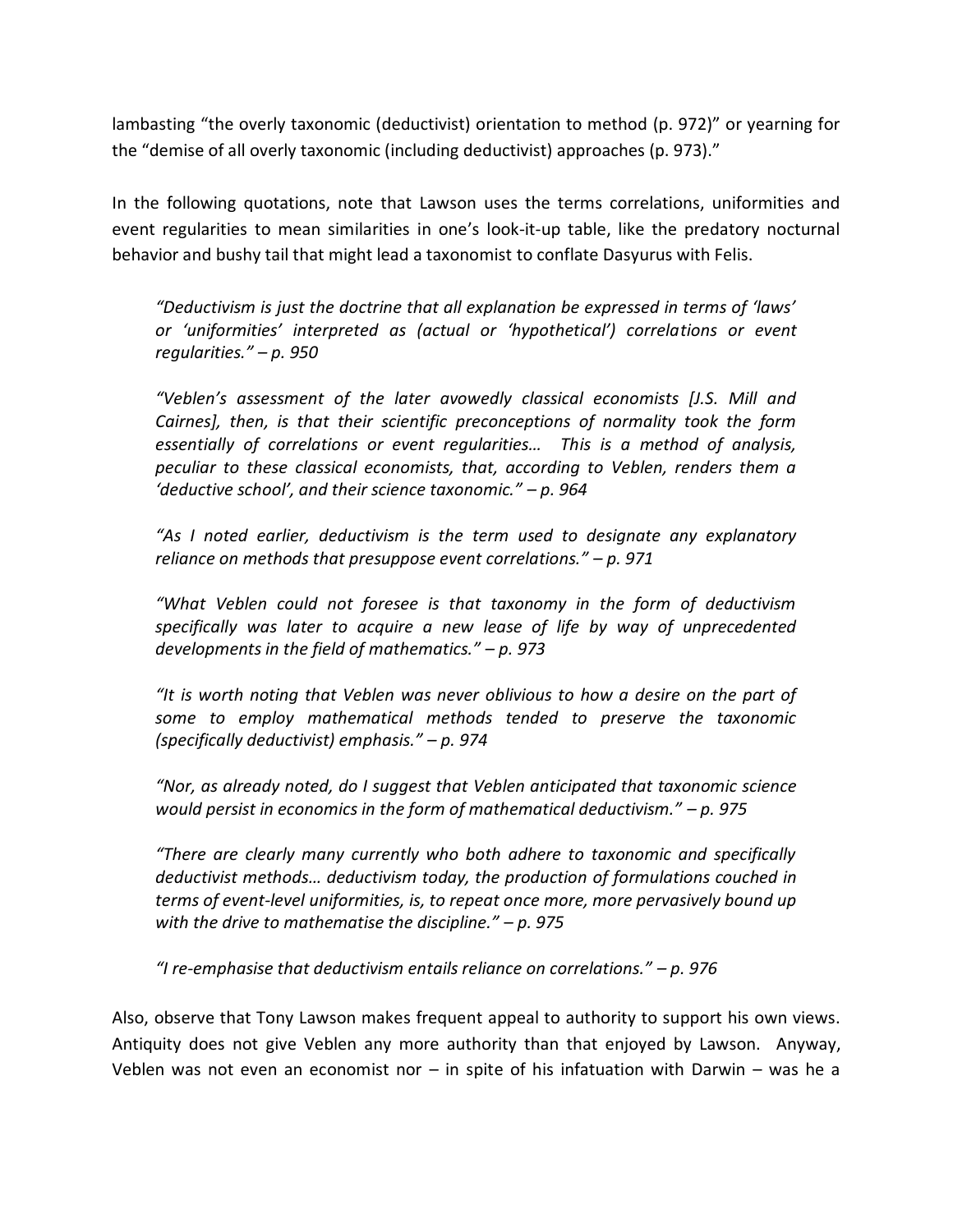biologist. It is incredible that mathematicians are being banned in the name of an opinionated little man like Veblen who could not have solved a quadratic equation if his life depended on it.

Appeal to authority is a fall-back strategy for simple minded people of every stripe, so Lawson incessantly citing Veblen is not remarkable.<sup>1</sup> Indeed, the Austrians have become so dependant on appeal to authority that, just by editing out Marx's name and salting their papers with a few random Mises quotes, Marxists can get published in Austrian journals; e.g. [Burczak](http://axiomaticeconomics.com/burczak.php) and [Duncan.](http://axiomaticeconomics.com/duncan.php)

More remarkable is the tactic, to my knowledge used only by the World Economics Association, of defining one's own method to be that of one's enemy and then denouncing it in people who do not use it while promoting one's own use of it under a different name. The WEA denounces taxonomy in deductivists who are not the least bit taxonomic, but simultaneously promote their own use of taxonomy in the name of pluralism.

These tactics only work on people who hate things that they cannot explain. All Austrians hate Marxism, but few can identify it where Marx's name does not appear. All pluralists hate deductive logic, but few can demonstrate even the most basic example, like proving that  $\sqrt{2}$  is not a rational number. Both groups – they overlap where Austrians do not know what praxeology is – are filled with hate, yet neither can define the object of their hatred.

## **Taxonomy and Deductive Logic Have Nothing in Common**

A good example of deductivism is ballistics. The modern use of the axiomatic method is in sharp contrast to consulting a [look-it-up table,](http://www.civilwarartillery.com/tables.htm) as was common practice for artillerists at the same time that biologists were consulting their taxonomy tables and meteorologists were consulting their weather indexes; that is, in the pre-science era.

Historians tell us that the Confederate Army might have won if only they had had more artillery. This weakness is usually attributed to a lack of foundries, of which they had only one, Tredegar Iron Works in Richmond, Virginia. But I tell you, it was not a lack of foundries that cost the South victory; they lost that war for want of the axiomatic method. Yet over a hundred years earlier, in 1745, Leonhard Euler had given the science of ballistics a solid axiomatic foundation. How could this important work have come to be ignored? Because people who hate math were

 $\overline{\phantom{a}}$ 

<sup>&</sup>lt;sup>1</sup> A counter-example is not an appeal to authority. [Asad Zaman](http://www3.unifr.ch/econophysics/?q=content/deification-science-its-disastrous-consequences) writes, "There is no science which uses axioms and logical deductions to derive scientific theory." I counter that ballistics is a science and is deductive, an example that depends only on the acceptance of its axioms, not on the fame of Leonhard Euler, who proposed them.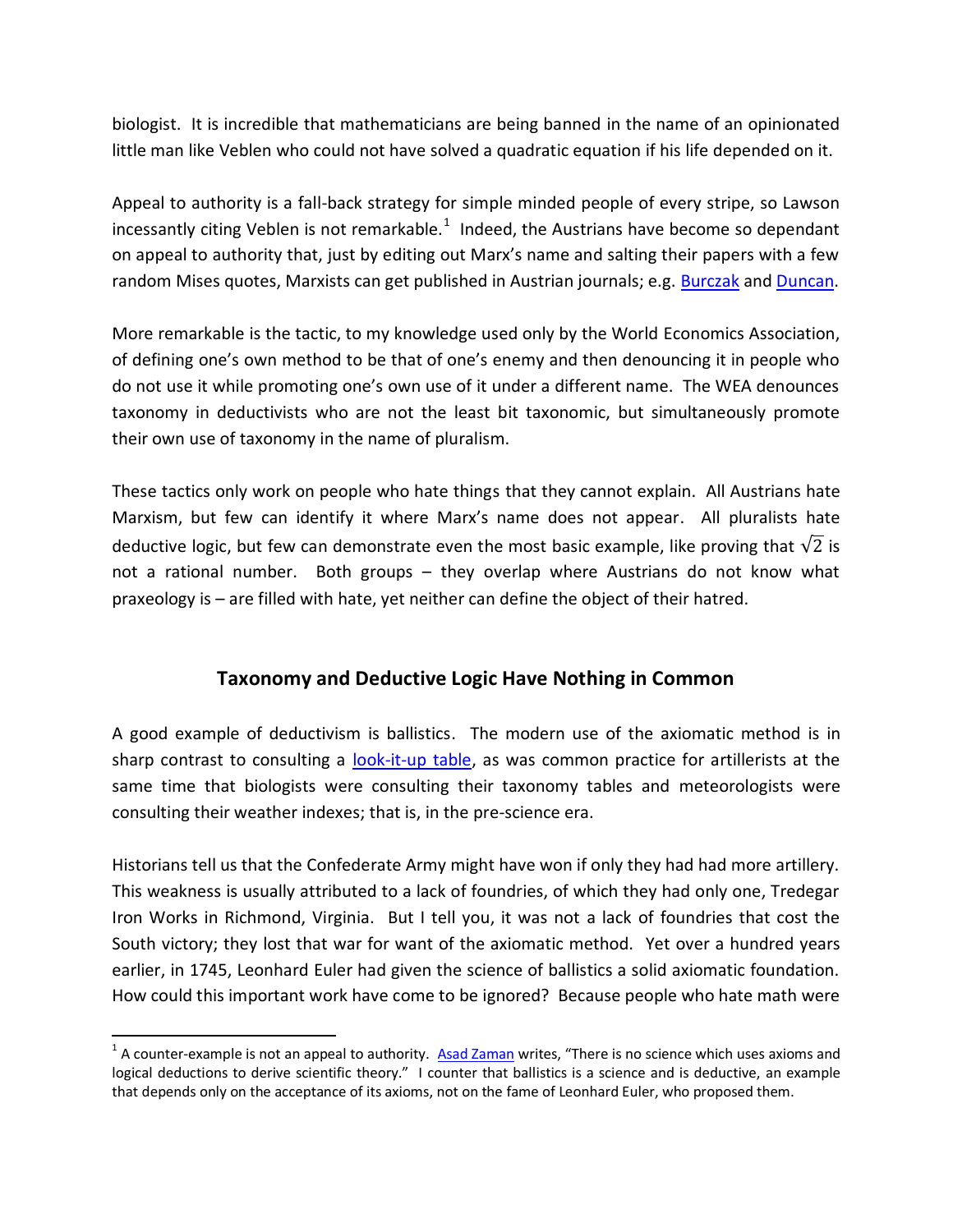up to their usual tricks 270 years ago, blacklisting mathematicians in the name of pluralism while loudly trumpeting themselves as underdogs struggling against a dogmatic "mainstream" that does not actually exist – then as now, people who hate math *were* the mainstream.

I will discuss these historical events later, but first let us examine the slipshod approach to gunnery that was taken by both sides in the 1861 U.S. Civil War. [Civil War Artillery](http://www.civilwarartillery.com/tables.htm) has compiled all that was known about ballistics at the time of the Civil War, obtained from *The Confederate Ordnance Manual* and *The Artillerist Manual*. Basically, artillerists compiled charts empirically, which they then attempted to interpolate on the battlefield.

The following chart gives the range, in yards, on level ground attained by elevating the barrel at empirically tested angles of elevation measured in degrees; the standard field carriage is assumed, though no data is available on exactly how high above the ground this put the muzzle. The "increase" column is the difference in yards from the previous test firing.

| Angle of         |         | <b>12-Pounder Howitzer</b> |          | <b>12-Pounder Napoleon</b>          |          | 6-Pounder Field Gun   |          |
|------------------|---------|----------------------------|----------|-------------------------------------|----------|-----------------------|----------|
| <b>Elevation</b> |         | 1 pound charge, shell      |          | 21/ <sub>2</sub> pound charge, shot |          | 1% pound charge, shot |          |
| 0                | Degrees | 195                        | Increase | 325                                 | Increase | 318                   | Increase |
|                  |         | 539                        | 344      | 620                                 | 295      | 674                   | 356      |
| 2                |         | 640                        | 101      | 875                                 | 255      | 867                   | 193      |
| 3                |         | 847                        | 207      | 1200                                | 325      | 1138                  | 271      |
| 4                |         | 975                        | 128      | 1320                                | 120      | 1256                  | 118      |
|                  |         | 1072                       | 97       | 1680                                | 360      | 1523                  | 267      |

The first thing that we notice about this chart is that it does not extend beyond a 5° angle of elevation. This is a problem with the empirical method; you cannot fire farther on the battle field than you did at the practice field. But with the axiomatic method, once the parameters (in this case, muzzle speed and ballistic coefficient) have been determined on the practice field, the theory can be extended far beyond any shots fired in practice. These men's practice range was probably not long enough for them to attempt any higher angles of fire. Also, their chart provided data only for firing on level ground. The axiomatic method is undeterred by slopes because, when solving the equations, one simply looks for the trajectory to cross a slanted line rather than the x–axis. But empiricists are completely stymied by slopes because they cannot possibly test fire their weapon on every uphill or downhill imaginable. Also, my [Android](http://www.sniperflashcards.com/mortars.php)  [application for mortar fire control](http://www.sniperflashcards.com/mortars.php) takes wind into consideration; this too stymies empiricists because they cannot possibly test fire their weapon in every wind condition.

Today, mortars have short barrels and are fired at elevations above 45°; howitzers have medium barrels and are fired at elevations of about 10° to 55°. Assuming uniform air density,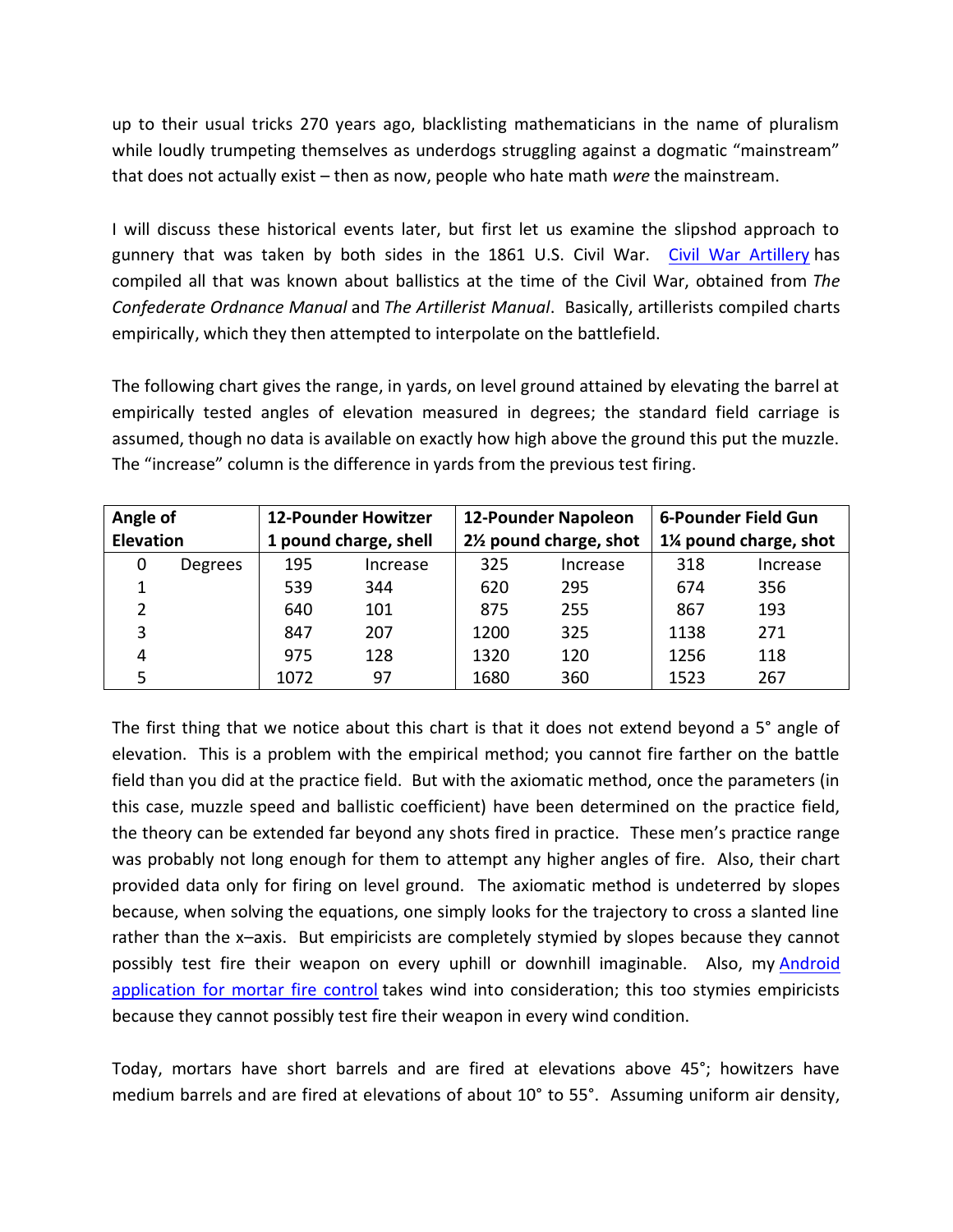the angle of elevation that maximizes range for supersonic projectiles is about 35°, but howitzers are fired at higher angles of elevation to get their shells into the stratosphere where there is almost no air resistance. Guns have long barrels and are fired at elevations below about 10°; the T-90 can elevate its main gun to 14°, but this is for firing uphill, not for attempting long shots.

In 1861, the word "mortar" had the same meaning as it does today except that the shells were gigantic; upwards of 200 pounds. This meant that they were slow enough that a simple parabolic trajectory was not wildly inaccurate and it also meant that it did not matter exactly where they landed because they were timed to explode in the air and shower a wide area with shrapnel or incendiary materials. (What they could do with a 17,000 pound mortar, the Russians can do today with a shoulder-fired Shmel thermobaric weapon.) The shoot-and-scoot tactics that are common today with small man-portable mortars, especially among guerillas, did not exist during the Civil War; for lack of mortar fire control deduced from axioms, they could not possibly expect to hit anything with a man-portable mortar. Back then, mortars were initially used exclusively for seacoast defense and later adapted to sieges, hauled inland on specially reinforced rail cars.

In 1861, the difference between guns and howitzers was miniscule. The ballistics for both guns and howitzers was known only in the same narrow 0° to 5° range. The only practical difference was that guns were of smaller caliber and, with the higher velocity provided by slightly longer barrels, they could fire solid shot at masonry walls, while the black-powder-filled shells of howitzers bounced off before exploding for lack of contact detonation. (Contact detonation only works for elongated projectiles that hit pointy end first; spherical shells can strike the target on any side.) Because Civil War artillerists lacked sound gunnery deduced from axioms, they knew nothing about angles of elevations between 5° and 45° and simply never fired their weapons that high. Had they made use of Euler's century-old work, they might have had a real howitzer, in the modern sense of the word.

This low angle of fire is also a major contributor to why the chart is so wrong, as will be discussed below. When firing at high angles near the angle that maximizes range (about 40° for subsonic projectiles), small variations in muzzle speed and undulations in the Earth are of no consequence. But, when firing at low angles, the shell just skims over the surface; tiny variations in muzzle speed and small undulations in the surface can change the point of impact by a hundred yards or more. For that matter, a spherical shell skips when it strikes such a glancing blow and, if the ground is hard, it may not leave a mark but will just bounce joyfully along until it finally comes to rest hundreds of yards downrange. This effect is well known to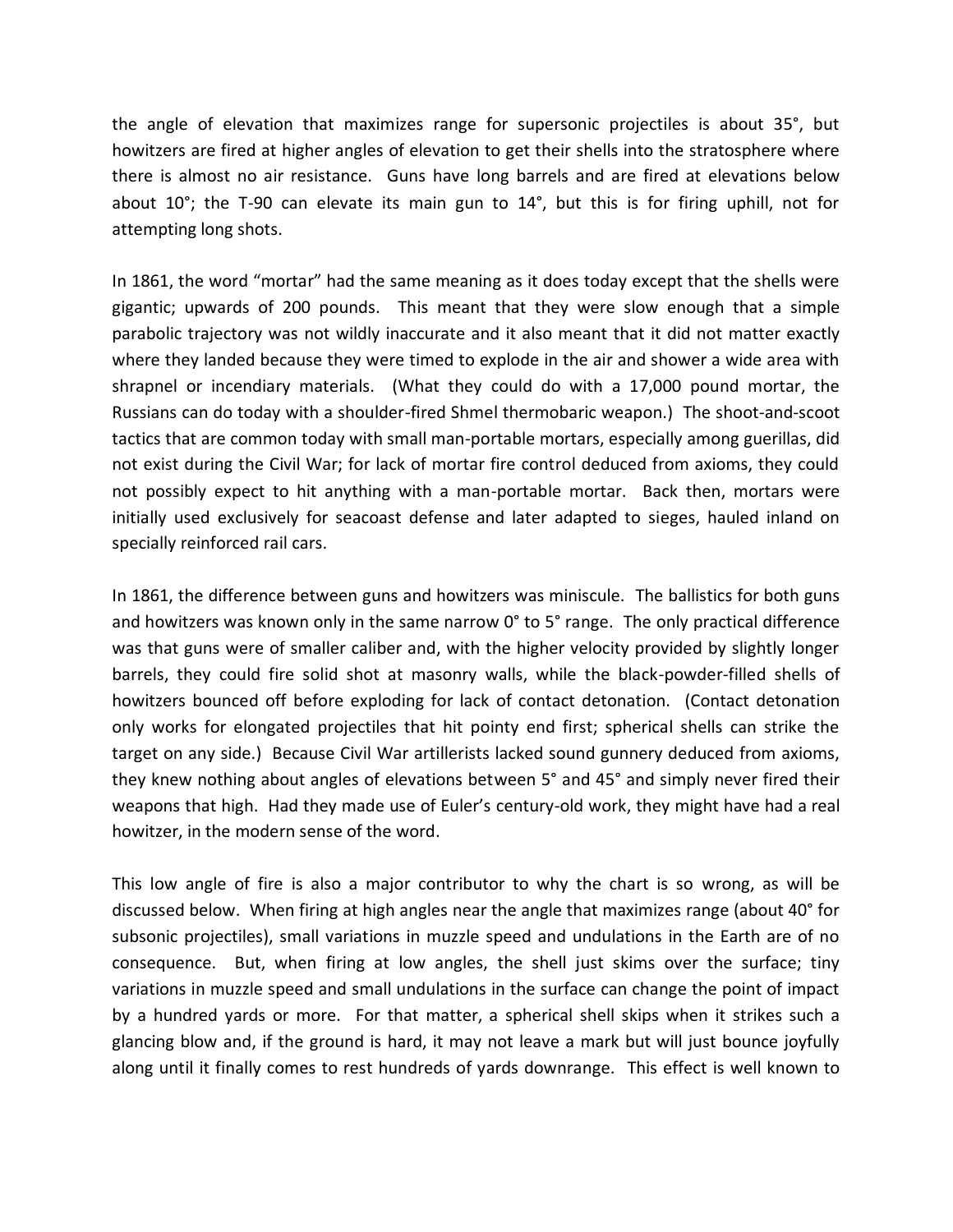artillerists and is why so much effort is put into the maneuver of guns so they can enfilade trenches, while high angle fire can be directed from anywhere within range of the trench.

Not only does the chart not extend beyond a 5° angle of elevation, the data that we do have is all wrong. Consider the 12-pounder howitzer. How could raising the barrel from 1° to 2° add 101 yards to the range, but raising the barrel from 2° to 3° add 207 yards to the range? And further increases in elevation again result in about 100 yards per degree? The 12-pounder Napoleon chart indicates that raising the barrel from 2° to 3° adds 325 yards to the range, but raising the barrel from 3° to 4° adds only 120 yards to the range, but then raising the barrel from 4° to 5° adds 360 yards to the range. The gun data is just as erratic. The 6-pounder field gun chart indicates that raising the barrel from 2° to 3° adds 271 yards to the range, but raising the barrel from 3° to 4° adds only 118 yards to the range, but then raising the barrel from 4° to 5° adds 267 yards to the range.

This makes no sense: Even the most casual analysis indicates that angle/range charts should be negative monotonic; that is, the greatest increase in range is achieved by raising the barrel from 0° to 1°, almost no increase is achieved by raising the barrel from 39° to 40°, and intermediate increases in range smoothly decline. To have the increase sometimes great and sometimes small is clear evidence that the data is worthless.

The men conducting these experiments should have noticed that their data did not make sense and tried again with more care. This is another problem with the empirical method; interpolation only works if you fire in increments of one or – better yet – half degrees. But that requires constantly adjusting the angle of elevation and there are sure to be mistakes made with so many adjustments. The data compiled by *Civil War Artillery* shows evidence of mistakes having been made in the firing of every one of these weapons.

The axiomatic method requires firing at only one angle of elevation to determine the ballistic coefficient. Thus, the test barrel can be set in concrete so it does not budge even one minute of angle between shots. This one angle can be chosen to be 40° to minimize the effect of variations in muzzle speed and undulations in the Earth. There is no reason to have the shells skimming inches over the surface and then skipping when they hit, which makes it unclear where the first touch down was. The empiricists are doing these tests all wrong!

The axiomatic method also requires that the muzzle speed of the weapon with each powder charge be known precisely. *The Confederate Ordnance Manual* and *The Artillerist Manual* are conspicuously silent on muzzle speed; where it is known today it was measured by modern hobbyists firing replicas past electronic chronographs and is reported only as a gee-whiz fact,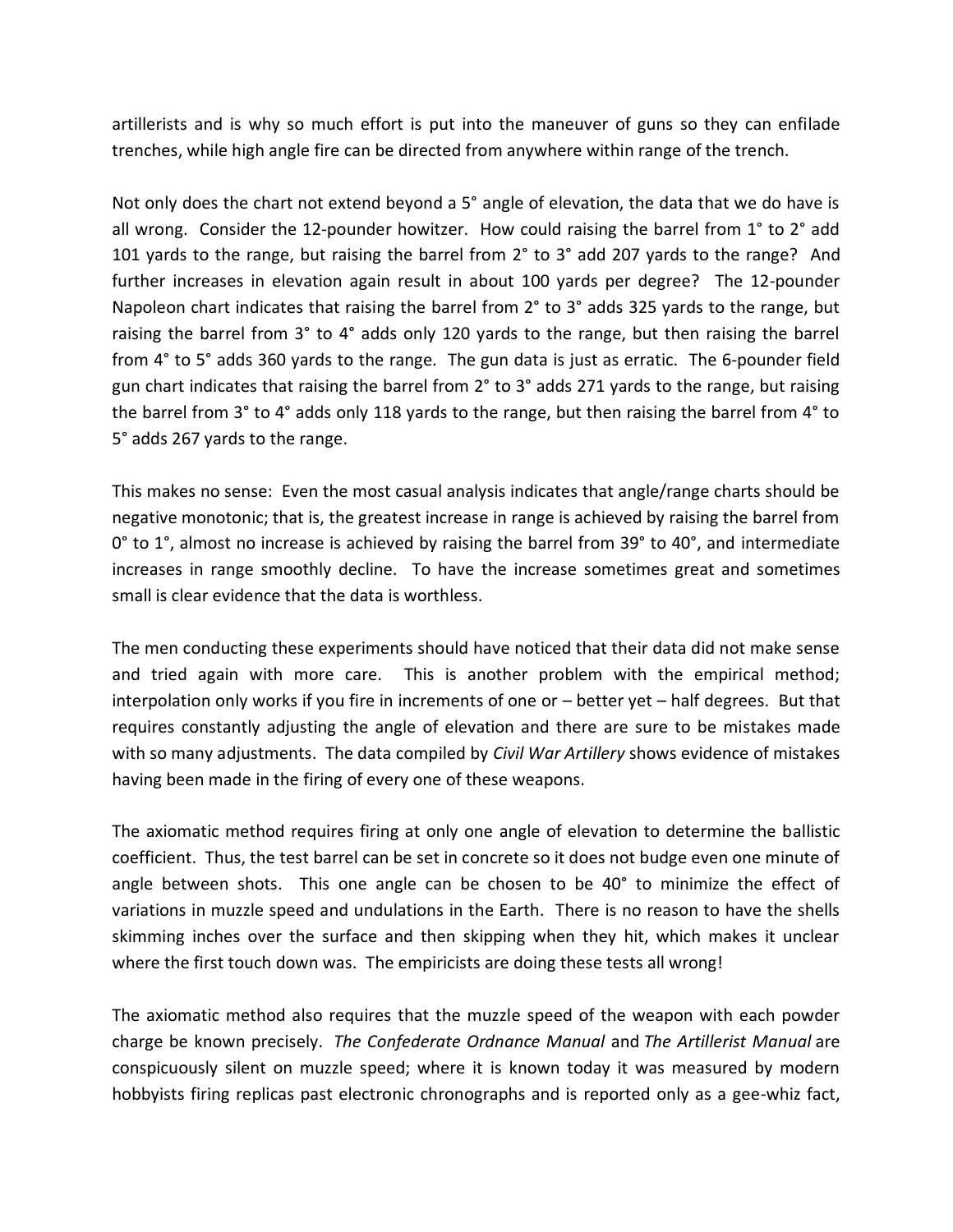not for actual fire control purposes. But Benjamin Robins invented the ballistic pendulum in 1742. How could this simple device have been forgotten? It was not forgotten but *suppressed* by the pluralists, who insist that all of science consists of compiling empirical charts and all of mathematics consists of linear interpolation of empirical charts.

Given the available budget for practice ammunition, many shots can be fired at this one angle of elevation (40°) so, if one shot is a "flyer" because something went wrong with the firing of it (e.g. the carriage got wedged against a rock and bounced under recoil), that data can be discarded. When you fire only one shot at each of many different angles of elevation, flyers go unnoticed and throw a monkey wrench into the whole procedure. Also, sometimes there are mistakes in the loading of the charge or variations in the dampness of the black powder; the axiomatic method allows designers to notice these intermittent problems when firing repeatedly into a ballistic pendulum, while they would go unnoticed when firing at the practice range.

But to assume that one can hit targets at any range based on having zeroed the weapon at only one angle of elevation requires axioms that are always true. What are these axioms? Leonhard Euler proposed three:

- 1. Constant atmospheric density from the ground to the apogee.
- 2. Drag is proportional everywhere to the square of the speed.
- 3. Gravity is everywhere pointed downwards; e.g. the Earth is flat.

And, yes, I am well aware that that high-pitched shrieking noise in the background is all the empiricists informing us that exactly none of these three axioms are always true. Admittedly, they are not… But trench mortars, which a Civil War vintage cannon aimed upwards basically is, do not go high enough for the air to become noticeably thinner. They do not fire at high enough speeds – 240 m/s is the limit – for drag to be proportional to higher powers of speed than two. And they do not fire far enough for it to matter that the Earth is a sphere.

The beauty of the axiomatic method is that the axioms can always be modified later to deal with more complicated situations. For instance, I developed an [Android application for mortar](http://www.sniperflashcards.com/mortars.php)  [fire control](http://www.sniperflashcards.com/mortars.php) based on three similar but slightly modified axioms. The atmosphere becomes progressively thinner as altitude increases, as described by the axiomatic system proposed by [Lewis Fry Richardson,](http://www.axiomaticeconomics.com/Review_Mark_Buchanan_Forecast.pdf) which I take into account. And drag is proportional to the cube and then to the fifth power of speed at higher speeds, which I also take into account, as well as the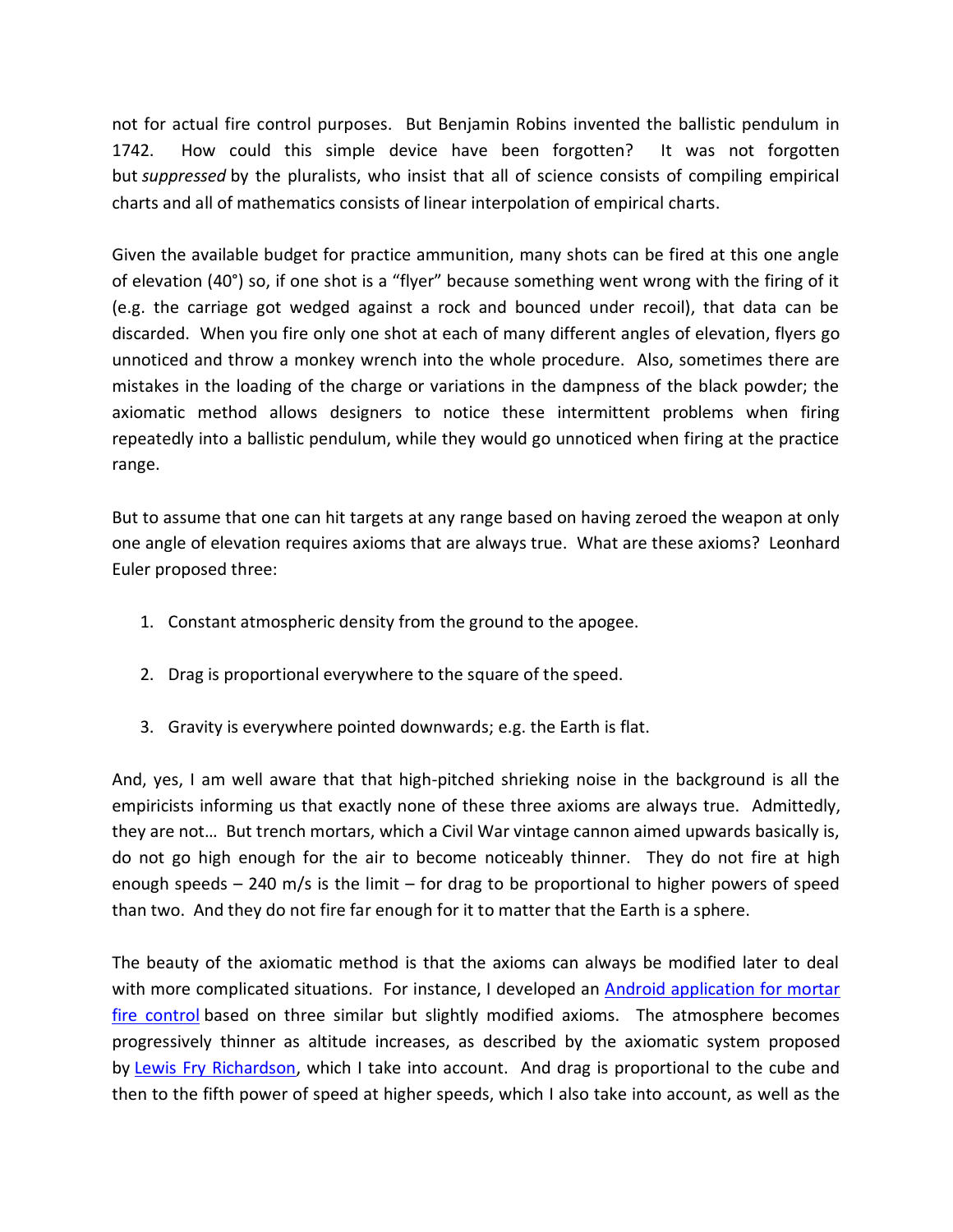effects of decelerating through the sound barrier (343 m/s). But I am sticking with gravity being everywhere pointed downwards, in spite of the sneering "flat Earther" comments that it generates from those who insist on interpolating from empirically generated tables as Civil War artillerists did.

Modern howitzers can fire on targets over the horizon and do take the curvature of the Earth into consideration, as well as many other things, like humidity, that have a negligible effect on mortar gunnery. (Incidentally, almost everybody, including [FM 23-10,](http://www.sniperflashcards.com/Review_FM_23_10.php) has it backwards; the more humid the air, the thinner it is. Clouds float, don't they?  $H_2O$  has an atomic mass of 18 while  $N_2$  has an atomic mass of 28.) But the theory employed by the modern artillerist is essentially that of Euler. If he could be resurrected and given the opportunity to talk to them, he would immediately recognize everything they are doing as being based on his 1745 annotated translation of Benjamin Robin's 1742 book, *New Principles of Gunnery.*

If Civil War era artillerists could be resurrected, they would be astonished to see modern howitzers being fired at angles of elevation well above 5° and hitting point targets over the horizon. And they would be absolutely appalled to learn that the theory which defines modern gunnery pre-existed them by 100 years and had been blacklisted by the self-described pluralists who insist that all of science consists of interpolating empirically generated tables.

Obviously, taxonomy and deductive logic have nothing in common. Taxonomy as was employed by pre-Darwin biologists is similar to the look-it-up ballistic tables employed by Civil War artillerists and is 180° opposite of the deductive logic employed by Leonhard Euler that is the basis for all modern gunnery. I challenge Tony Lawson to deny it.

## **The Saints, the Sinners and the Damned**

There must be some motivation for Tony Lawson to vainly conflate taxonomy and deductive logic, in spite of the fact that they are exact opposites. So what is he up to?

*"The successful application of economist's mathematical tools require event regularities or correlations. Systems in which such event regularities occur can be called closed. Deductivism, as already noted, is just the doctrine that all explanation be couched in terms of such (closed systems of) event regularities. Modern mainstream economics, if to repeat, is just a form of mathematical deductivism. A social ontology or worldview that guarantees such event regularities is a world of isolated atoms." – pp. 953-954*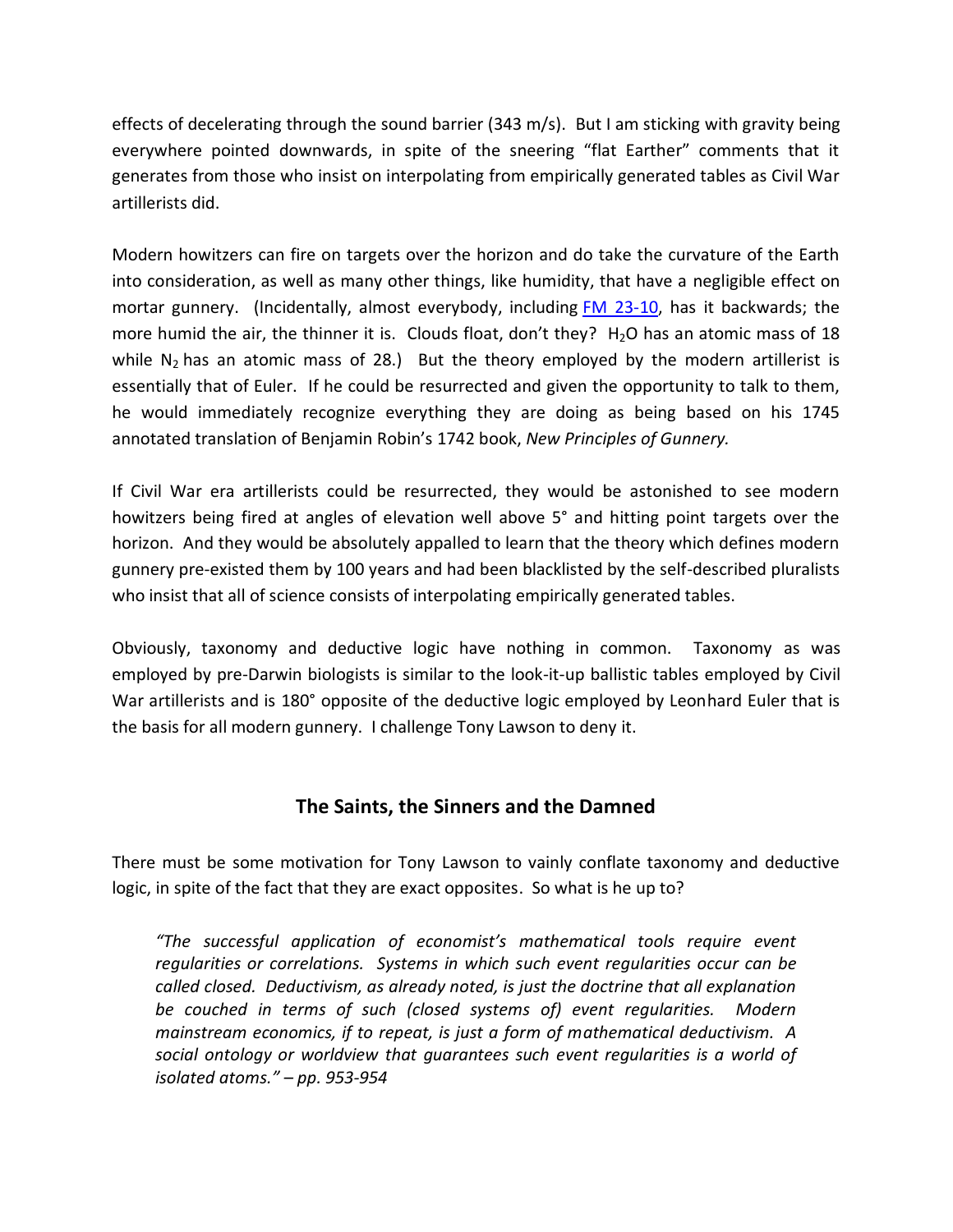*"The conception of social ontology I have in mind is processual in that social reality, which itself is an emergent phenomenon of human interaction, is recognised as being (not at all atomistic in the sense just noted but rather) highly transient, being reproduced and/or transformed through practice; social reality is in process, essentially a process of cumulative causation." – p. 954*

I will interpret: Event regularities or correlations mean similarities in one's look-it-up table, like the predatory nocturnal behavior and bushy tail that might lead a taxonomist to conflate Dasyurus with Felis. Isolated atoms mean that an individual's subjective values matter, while cumulative causation means that people are just swept along with big processes affecting their entire species, specifically the historical materialism of Marx and Engels. When Lawson writes (p. 955) that "all such constitutive relations are relations of power couched in terms of differing rights and obligations," he is explaining what is sweeping the people along.

Tony Lawson's oft-repeated call to acknowledge the social world everywhere as historical, as processual, is a call to Marxism. His infatuation with Darwin's theory of evolution is based on his seeing a similarity between the way new species evolve from existing ones and the way socialism is supposedly destined to replace capitalism, and then communism next. I do not believe that actual biologists share Lawson's disdain for isolated atoms. The survival of a species does not depend on any one individual surviving, but it does depend on *some* individuals surviving, and they do so by fortune or prowess, which are traits known only to individuals, not to species.

The fact that Lawson equates evolution with all individuals being swept along by big processes explains why he damns me: [My axioms](http://www.axiomaticeconomics.com/axioms.php) are all about individual's subjective values. The fact that the Post-Autistic Economics Network became (May 2011) the World Economics Association explains why he damns me as a taxonomist: Damning me as an autistic worked too, but this tactic is no longer allowed, so he had to think of *something* to accuse me of.

For Tony Lawson, neoclassical economists are the sinners that can still be redeemed, those misguided souls who acknowledge the social world everywhere as historical, as processual, but – without Lawson's help – do not have the strength to resist the siren song of deductivism.

*"Veblen's neoclassical economists, then, can be characterised as acknowledging the social world everywhere as historical, as processual, but nevertheless simultaneously treating it using taxonomic and specifically deductivist methods that presuppose that social reality is anything but." – p. 971*

*"Although recognition of a causal-processual ontology is regarded by Veblen as an advance of neoclassical over classical thinking, the persistence with taxonomy (in the*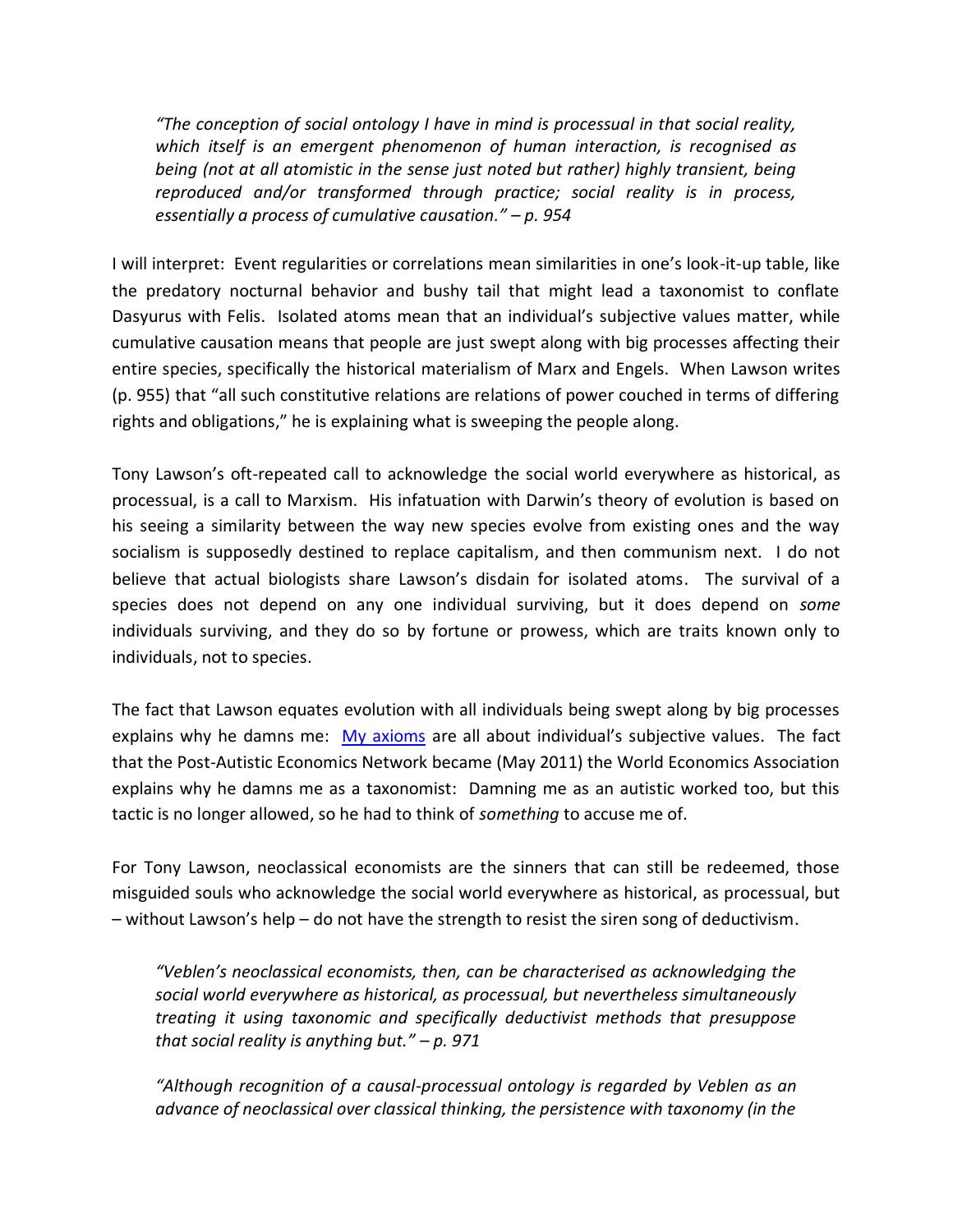*form of deductivism) is the dominating feature that determines the form of the research findings." – p. 972*

*"I re-emphasise that the group under focus here is not the set of mathematical deductivist modellers* per se*, but that subset of the latter who at some level simultaneously accept a historical or causal-processual ontology." – p. 975*

*"I suggest that the core feature of neoclassical economics is adherence not to any particular substantive features but to deductivism itself in a situation where the general open-processual nature of social reality is widely recognised at some level." – p. 976*

Tony Lawson's partitioning of academia into the saints, the sinners and the damned is made particularly clear in this passage:

*In short, I am suggesting that there are three basic divisions of modern economics that can be discerned in the actual practices of modern economists. These are:*

*1) those who both (i) adopt an overly taxonomic approach to science, a group dominated in modern times by those that accept mathematical deductivism as an orientation to science for us all, and (ii) effectively regard any stance that questions this approach, whatever the basis, as inevitably misguided;*

*2) those who are aware that social reality is of a causal-processual nature as elaborated above, who prioritise the goal of being realistic, and who fashion methods in the light of this ontological understanding and thereby recognise the limited scope for any taxonomic science, not least any that relies on methods of mathematical deductive modelling; and*

*3) those who are aware (at some level) that social reality is of a causal-processual nature as elaborated above, who prioritise the goal of being realistic, and yet who*  fail themselves fully to recognise or to accept the limited scope for any overly *taxonomic approach including, in particular, one that makes significant use of methods of mathematical deductive modeling. – pp. 978-979*

(1) are the damned; those who are irredeemable and must be expelled from the economics profession at all cost. It was these who were "diagnosed" with autism by the Post-Autistic Economics Network.

(2) are the saints of the Post-Autistic cult, people like Tony Lawson and Asad Zaman who have B.S. degrees in mathematics but who only like statistics and, on obtaining editorships, are banning every other type of mathematics.